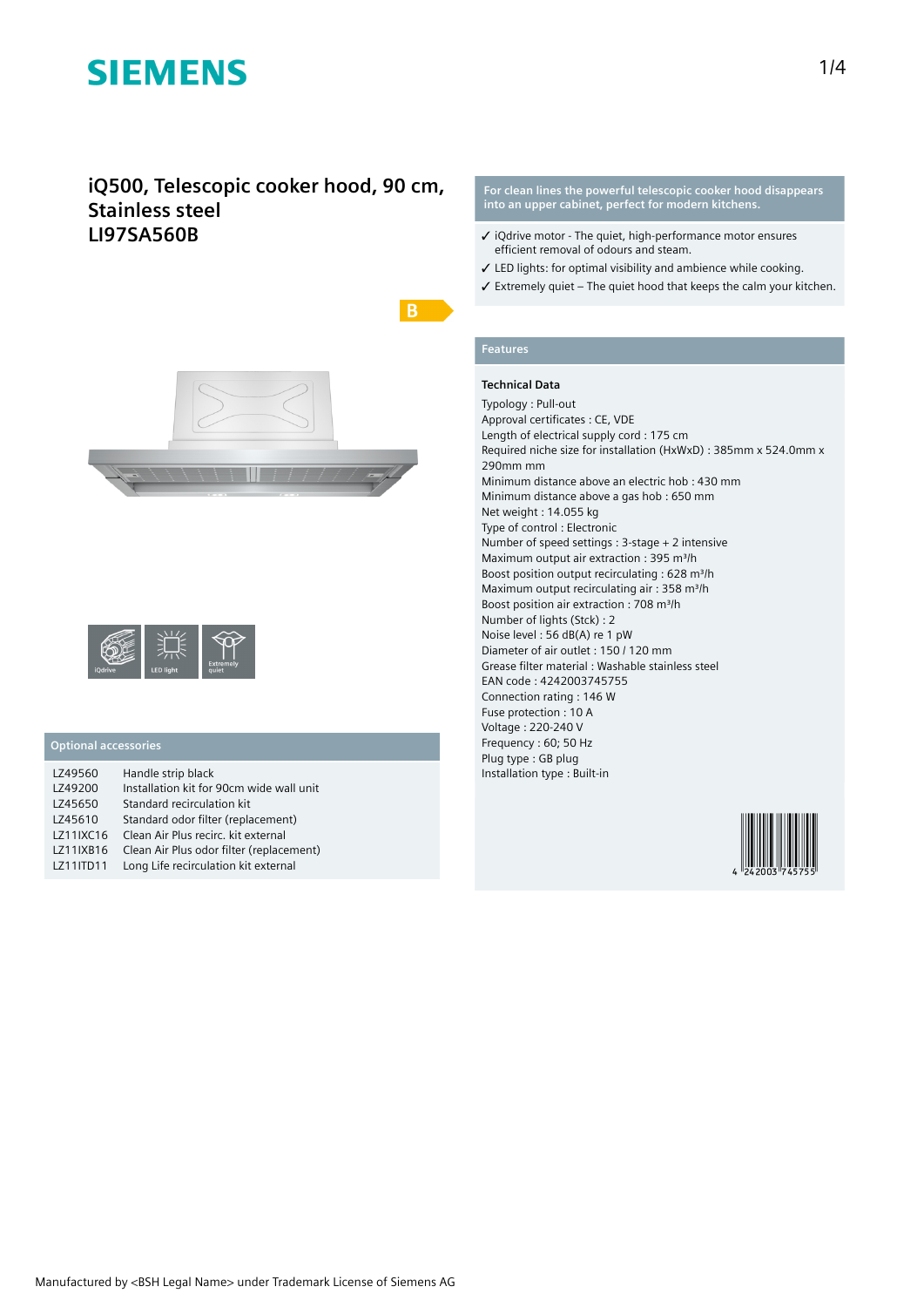## iQ500, Telescopic cooker hood, 90 cm, **S t a i n l e s s s t e e l L I 9 7 S A 5 6 0 B**

#### **Features**

#### **K e y I n f o r m a t i o n**

- Soft touch button control with 7-segment display
- 3 power levels and 2 intensive settings
- Automatic intensive revert (6mins)
- Silence kit
- 2 x LED lights
- $\bullet$  softLight with dimmer function
- Neutral white lights
- Efficient BLDC motor
- Automatic after running (Automatic after running (10 minutes))
- 3 x metal grease filter cassettes dishwasher safe
- Grease and charcoal filter saturation indicators
- Steel filter cover

#### **Design**

- 90 cm Extractor hood with telescopic canopy
- Installation system: Telescopic comfort installat.
- Stainless Steel
- Electronic control via Soft touch button control
- Blue indicator lights

### **Performance/technical information**

- Suitable for ducted and re-circulating operation
- $\bullet$  For recirculated extraction recirculating kit or CleanAir recirculating kit (accessory) needed
- Energy Efficiency Class: B (at a range of energy efficiency classes from A+++ to D)
- $\bullet$  Extraction rate according to EN 61591 ø 15 cm:
- max. Normal use 394 m³/h
- Intensive 708 m³/h
- Noise level according to EN 60704-3 and EN 60704-2-13 exhaust a i r :
- Max. normal use: 56 dB(A) re 1 pW
- Intensive: 68 dB(A) re 1 pW
- With the Clean Air Plus recirculation kit (available as optional accessory) your appliances reaches:
- Extraction rate in recirculation mode:
- Max. normal use: 358 m³/h
- Intensive: 628 m³/h
- Noise level in recirculation mode:
- Max. normal use: 60 dB(A) re 1 pW
- Intensive: 71 dB(A) re 1 pW
- Additional noise reduction insulation
- Power rating: 146 W
- Light Intensity: 601 lux
- Colour Temperature: 3500 K
- Average Energy Consumption: 37.9 kWh/year\*
- Blower Efficiency Class: B\*
- Lighting Efficiency Class: A\*
- Grease Filtering Efficiency Class: B\*
- Diameter pipe  $\varnothing$  150 mm ( $\varnothing$  120 mm enclosed)
- Built-in dimensions (HxWxD): 385 x 524 x 290 mm
- Dimensions exhaust air (HxWxD): 426-426 x 898 x 290 mm
- *\* In accordance with the EU-Regulation No 65/2014*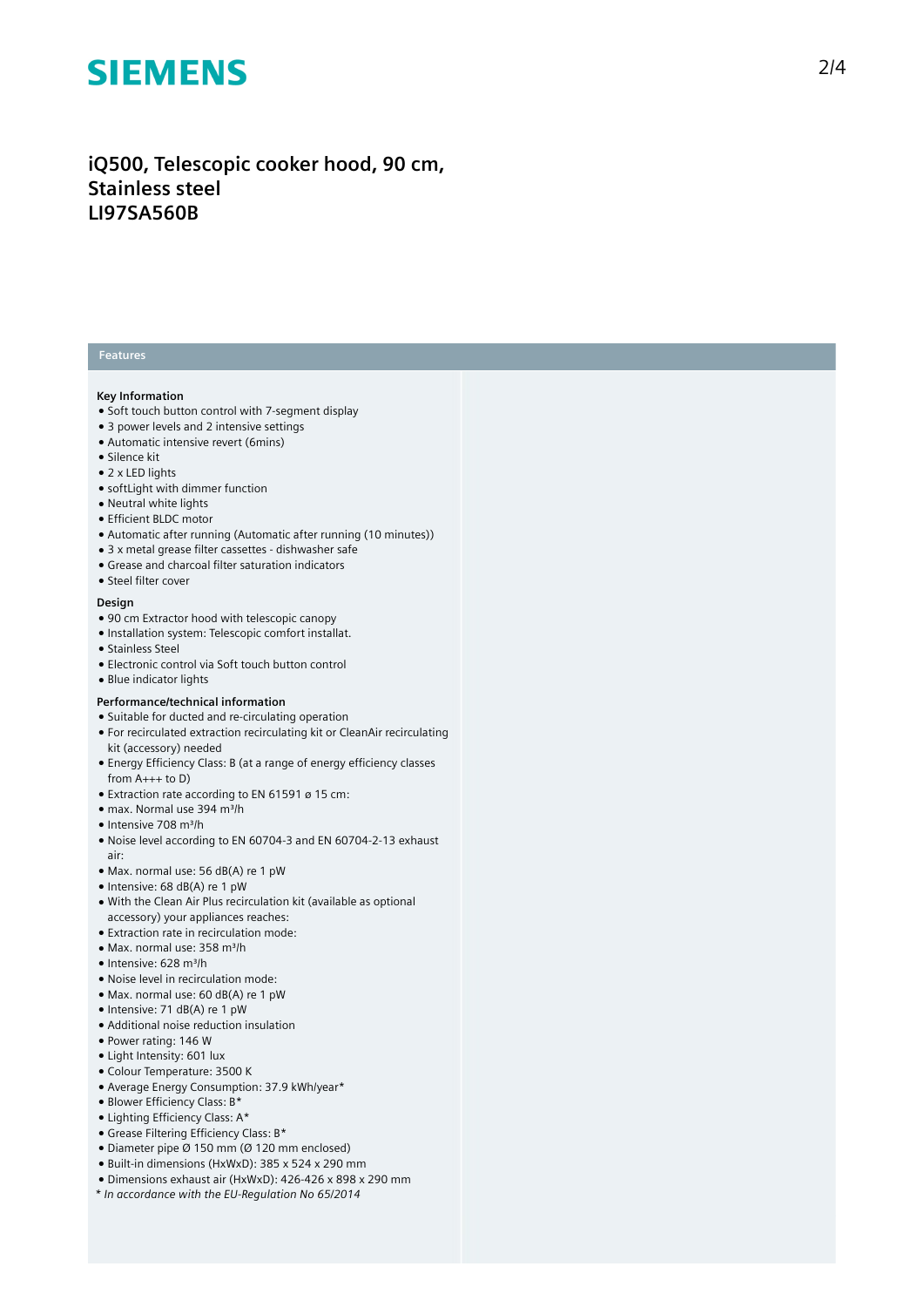**iQ500, Telescopic cooker hood, 90 cm, Stainless steel LI97SA560B**